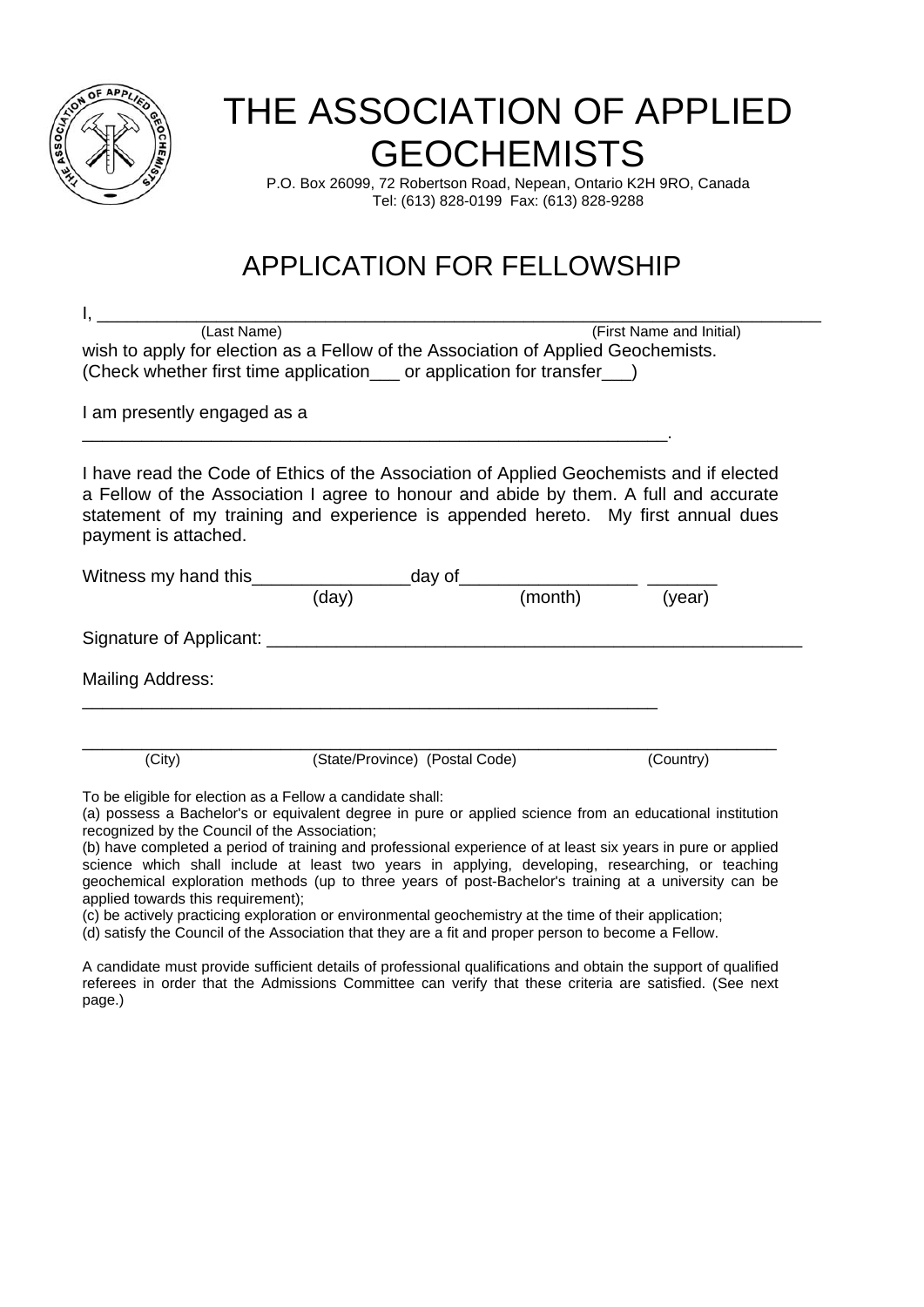#### **INFORMATION FOR MEMBERSHIP LIST**

| Name:         | (Business Phone) |
|---------------|------------------|
| Organization: | (Business Fax)   |
| Position:     | (Home Phone)     |
| Address:      |                  |

\_\_\_\_\_\_\_\_\_\_\_\_\_\_\_\_\_\_\_\_\_\_\_\_\_\_\_\_\_\_\_\_\_\_\_\_\_\_\_\_\_\_\_\_\_\_\_\_\_\_\_\_\_\_\_\_\_\_\_\_\_\_\_\_\_\_\_\_\_\_\_\_\_\_\_\_\_\_\_\_\_\_\_\_\_\_\_\_\_\_\_\_ (City) (State/Province) (Postal Code) (Country)

#### **DETAILS OF PROFESSIONAL QUALIFICATIONS**

To enable the Admissions Committee to process this application it must be accompanied by a current CV which should include the following information:

1. Education - College(s) and/or Universities attended, dates, degrees, diplomas or certificates received.

2. Professional Record - Nature and places of employment, dates, names of employers and periods (in months).

3. Details of Significant Work in the Field of Exploration and/or Environmental Geochemistry - Positions held, dates, general details of work.

#### **REFEREES**

This application should be supported by three Fellows of the Association of Applied Geochemists. However, applicants living in countries where there are fewer than ten resident Fellows of the Association may obtain support from a minimum of four professional colleagues, supervisors, or university teachers who are able and willing to serve as meaningful referees for the applicant. Applicants will distribute one of the enclosed referee forms, together with the original or copies of this completed form and CV, to each of their supporters. These supporters are requested to sign below and write a brief statement of their personal acquaintance with the applicant's professional experience and fitness for membership on a referee form. The completed forms are to be mailed directly to the Business Office of the Association and will be acknowledged upon receipt. All replies shall be considered confidential and shall not be disclosed, except to the Council and Admissions Committee appointed by the Council, without prior written consent of such persons. THE COMMITTEE CANNOT CONSIDER AN APPLICATION UNTIL ALL OF THESE FORMS HAVE BEEN RECEIVED.

From my personal knowledge of the applicant, and having read carefully all the information provided in the completed application, I recommend the applicant to the Council of the Association of Applied Geochemists as being in every respect a fit and proper person to be elected a Fellow of the Association:

|    | <b>Supporters Names</b> | Supporters Signatures | Fellow of AEG? |
|----|-------------------------|-----------------------|----------------|
| 1  |                         |                       |                |
| ົາ |                         |                       |                |
| 3  |                         |                       |                |
| 4  |                         |                       |                |

The Admissions Committee will submit its recommendations to Council, for review at the next Council Meeting or by correspondence. If no objection is raised the names, addresses and positions of candidates will be listed in the next issue of the Association Newsletter. If after a minimum of 60 days have elapsed following submission of candidate information to the membership no signed letters objecting to candidates admission are received by the Secretary of the Association from any member, the Candidate shall be deemed elected, subject to the receipt by the Association of annual dues.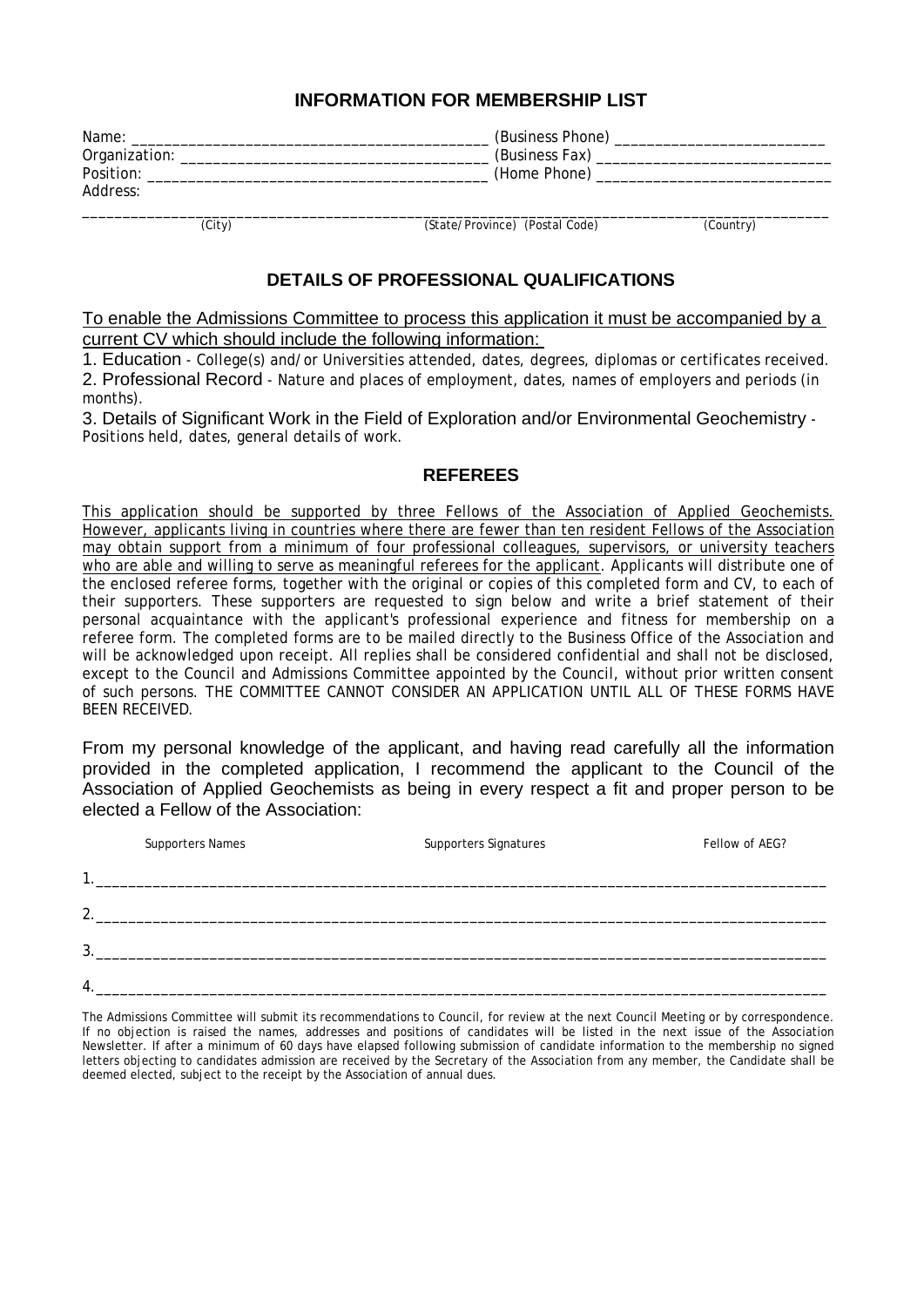#### **Members may pay their dues on our secure website using MasterCard or Visa https://www.appliedgeochemists.org (this is preferred by the AAG)**

**Payment can also be made by cheque, International money orders, and International Postal Orders. All payments are in US funds. Please note that cheques not drawn on U.S.A. or Canadian banks require an additional \$15.00 US to be submitted to reimburse the AAG banking charges. Cheques made payable to: "The Association of Applied Geochemists". If you need a receipt, please include a self-addressed envelope and an additional \$US 2.00. Otherwise your canceled cheque or bank card statement is your receipt.**

#### **Mailing and fax addresses:**

Association of Applied Geochemists P.O. Box 26099 72 Robertson Road Nepean, Ontario, K2H 9R0 CANADA

Fax 613 828 9288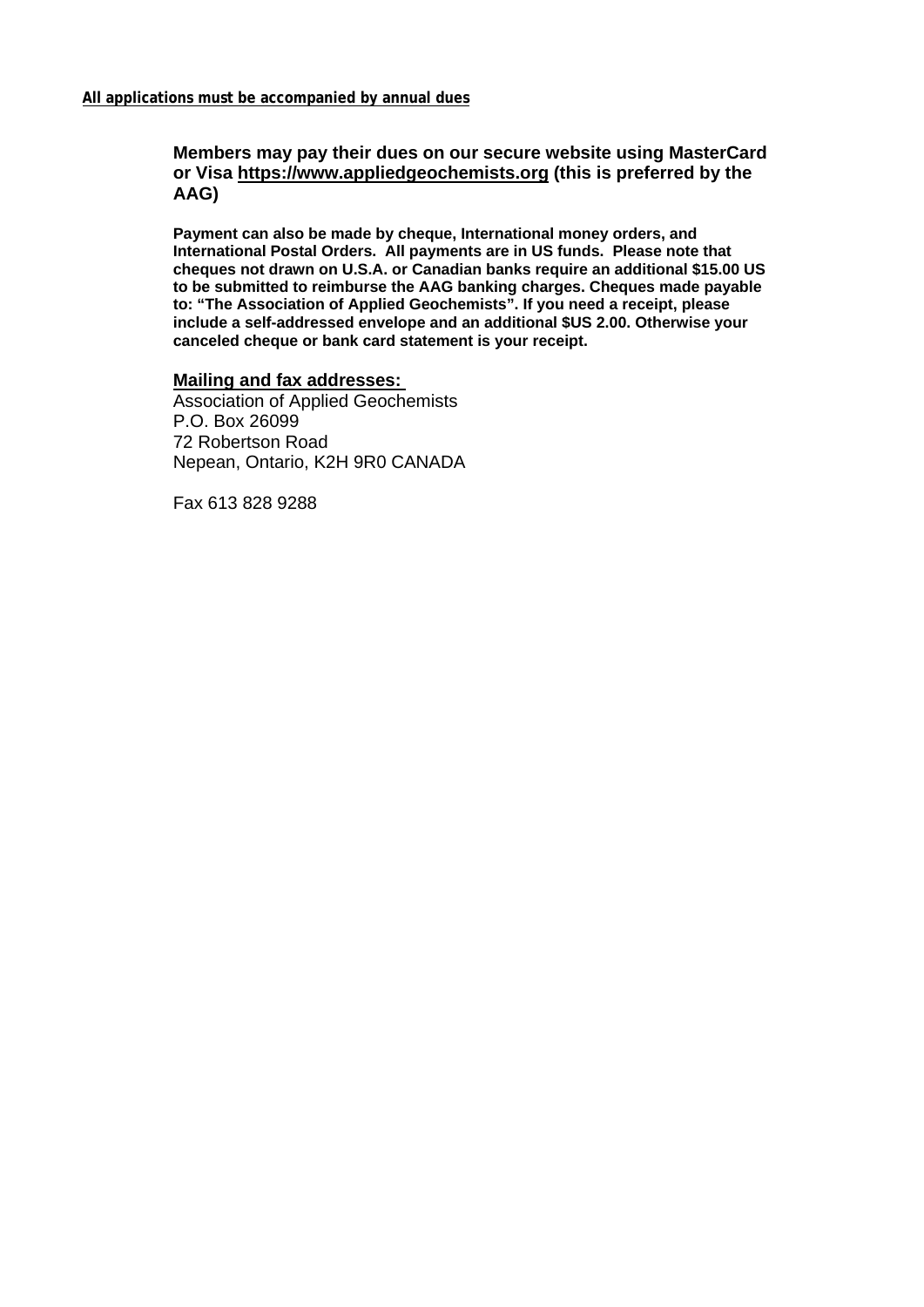## THE ASSOCIATION OF APPLIED GEOCHEMISTS

#### REFEREE REPORT FORM - CONFIDENTIAL

You are requested to write a brief statement of your personal knowledge of the professional work and fitness for election to Fellowship of The Association of Applied Geochemists of the applicant listed below. All replies will be considered confidential and will not be disclosed except to the Council and Admissions Committee of the Association. Please forward the completed form to:

**\_\_\_\_\_\_\_\_\_\_\_\_\_\_\_\_\_\_\_\_\_\_\_\_\_\_\_\_\_\_\_\_\_\_\_\_\_\_\_\_\_\_\_\_\_\_\_\_\_\_\_\_\_\_\_\_\_\_\_\_\_\_\_\_\_\_\_\_\_\_\_\_\_\_\_\_\_\_\_\_\_\_\_\_\_\_\_\_\_\_\_\_\_\_**

THE SECRETARY, *Applicant's Name:* THE ASSOCIATION OF APPLIED GEOCHEMISTS P.O. BOX 26099, 72 ROBERTSON ROAD *Name of Referee:* NEPEAN, ONTARIO K2H 9RO, CANADA

(Use reverse side if necessary)

#### --------------------------------------------------------------------------------------------------------------------------------------------- THE ASSOCIATION OF APPLIED GEOCHEMISTS

#### REFEREE REPORT FORM - CONFIDENTIAL

You are requested to write a brief statement of your personal knowledge of the professional work and fitness for election to Fellowship of The Association of Applied Geochemists of the applicant listed below. All replies will be considered confidential and will not be disclosed except to the Council and Admissions Committee of the Association. Please forward the completed form to:

**\_\_\_\_\_\_\_\_\_\_\_\_\_\_\_\_\_\_\_\_\_\_\_\_\_\_\_\_\_\_\_\_\_\_\_\_\_\_\_\_\_\_\_\_\_\_\_\_\_\_\_\_\_\_\_\_\_\_\_\_\_\_\_\_\_\_\_\_\_\_\_\_\_\_\_\_\_\_\_\_\_\_\_\_\_\_\_\_\_\_\_\_\_\_**

*Date:* THE SECRETARY,

*Applicant's Name:* THE ASSOCIATION OF APPLIED GEOCHEMISTS P.O. BOX 26099, 72 ROBERTSON ROAD *Name of Referee:* NEPEAN, ONTARIO K2H 9RO, CANADA

(Use reverse side if necessary)

#### --------------------------------------------------------------------------------------------------------------------------------------------- THE ASSOCIATION OF APPLIED GEOCHEMISTS REFEREE REPORT FORM - CONFIDENTIAL

You are requested to write a brief statement of your personal knowledge of the professional work and fitness for election to Fellowship of The Association of Applied Geochemists of the applicant listed below. All replies will be considered confidential and will not be disclosed except to the Council and Admissions Committee of the Association. Please forward the completed form to:

**\_\_\_\_\_\_\_\_\_\_\_\_\_\_\_\_\_\_\_\_\_\_\_\_\_\_\_\_\_\_\_\_\_\_\_\_\_\_\_\_\_\_\_\_\_\_\_\_\_\_\_\_\_\_\_\_\_\_\_\_\_\_\_\_\_\_\_\_\_\_\_\_\_\_\_\_\_\_\_\_\_\_\_\_\_\_\_\_\_\_\_\_\_\_**

*Date:* THE SECRETARY,

*Applicant's Name:* THE ASSOCIATION OF APPLIED GEOCHEMISTS P.O. BOX 26099, 72 ROBERTSON ROAD *Name of Referee:* NEPEAN, ONTARIO K2H 9RO, CANADA

(Use reverse side if necessary)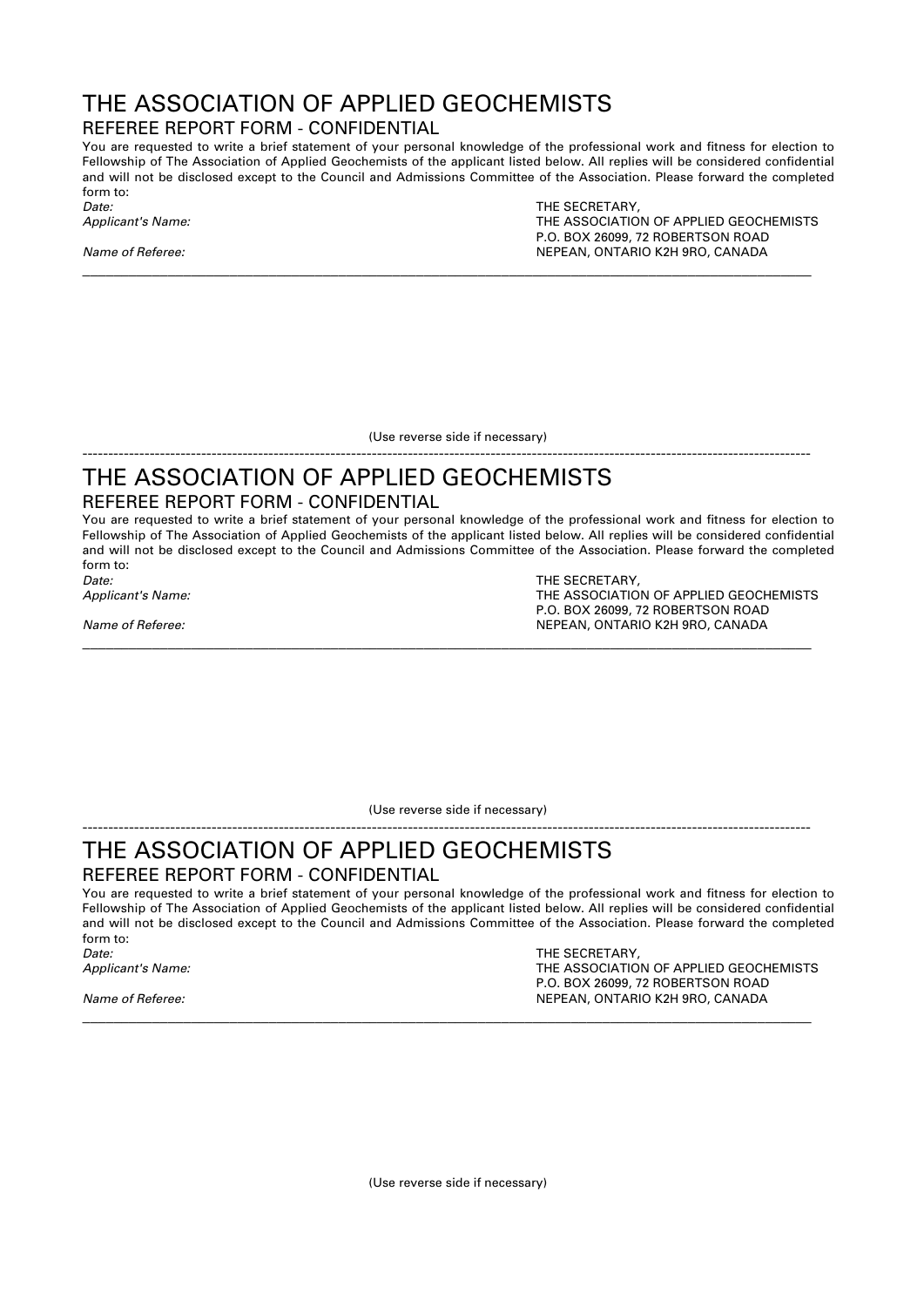### **CODE OF ETHICS OF THE ASSOCIATION OF APPLIED GEOCHEMISTS**

#### **GENERAL PRINCIPLES**

**l.** Each member of The Association of Applied Geochemists shall conduct his affairs in accordance with the highest standards of ethics, personal honor, scientific integrity, and professional conduct. The word "member" as used throughout this Code of Ethics shall refer to members of any class of membership in The Association of Applied Geochemists.

2. Each member shall be held to a duty of honesty, integrity, loyalty, fairness, impartiality, candor, fidelity to trust, and inviolability of confidence.

#### **DUTIES OF MEMBERS TO THE PUBLIC**

3. A member shall avoid and discourage sensational, exaggerated, and unwarranted statement with regard to professional matters that might induce participation in unsound enterprises.

4. A member shall not knowingly permit the publication of reports or maps he has prepared for any unsound, illegitimate, or illegal undertaking.

5. A member shall not give a professional opinion, make a report, or give legal testimony without being as thoroughly informed as might reasonably be expected given the purpose for which the opinion, report, or testimony is desired. In giving or making such an opinion, report, or testimony, a member shall disclose the extent to which such opinion, report or testimony is based upon incomplete knowledge or information.

6. A member may publish dignified business, professional or announcement cards, but shall not advertise his work or accomplishments in a self-laudatory or unduly conspicuous manner.

7. A member shall not issue a false statement or false information even though directed to do so by an employer or client.

8. No member may use his membership in the Association to promote his commercial interests, except that Fellows and Honorary Members may list their category of membership on stationery, business cards, and professional notices in accord with Section 2.12.

9. A member shall protect, to the fullest extent possible, the interest of his employers or clients so far as is consistent with the public welfare and his professional obligations and ethics.

10. A member who finds that his obligations to his employer or client conflict with his professional obligations or ethics shall either remove such conflict of duties or withdraw his professional services from such employer or client.

11. It is the duty of a member who has any interest, whether direct or indirect, which may conflict with the interests of an employer or client to disclose the existence of the interest to such employer or client.